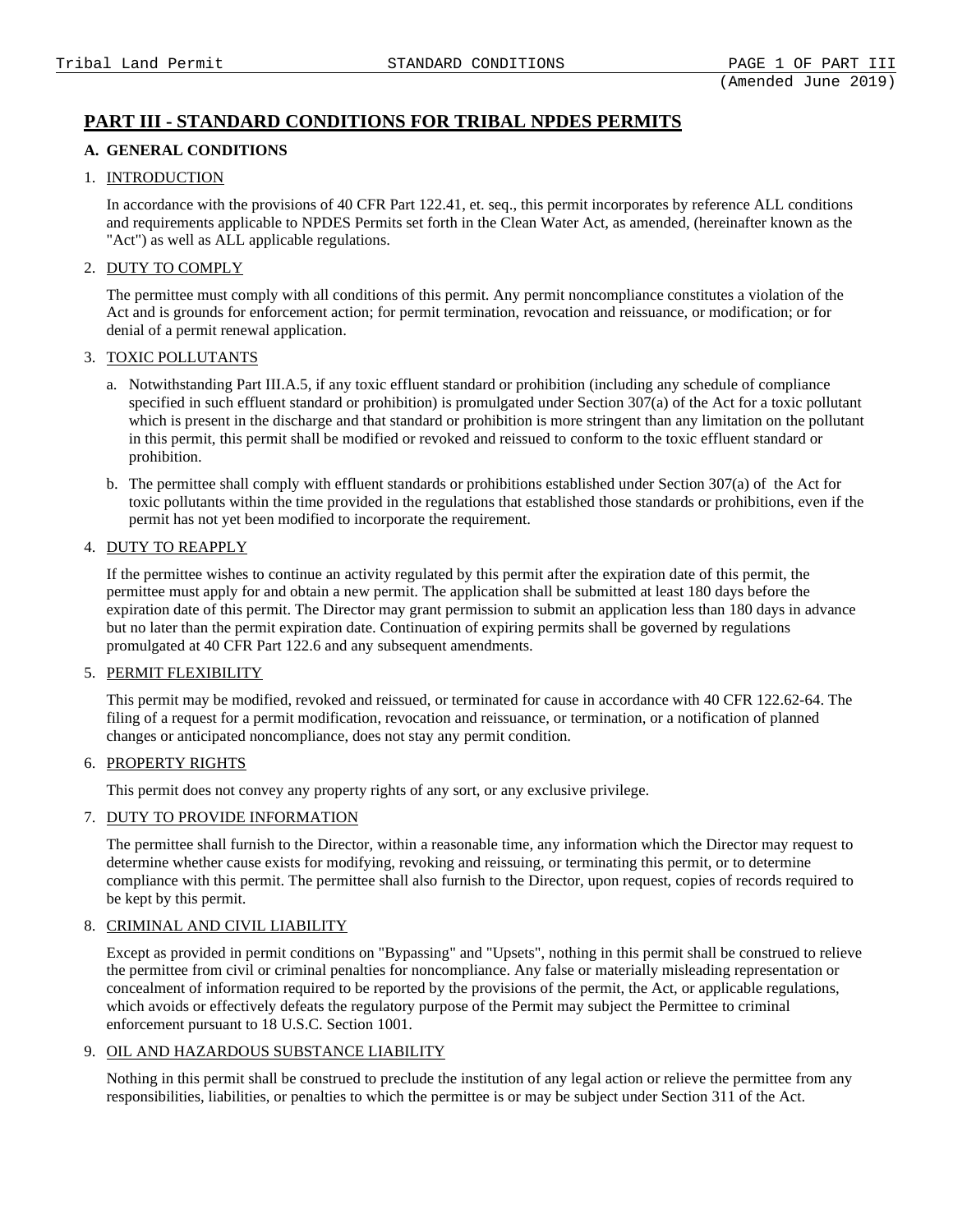### 10. STATE/TRIBAL LAWS

Nothing in this permit shall be construed to preclude the institution of any legal action or relieve the permittee from any responsibilities, liabilities, or penalties established pursuant to any applicable State/Tribal law or regulation under authority preserved by Section 510 of the Act.

### 11. SEVERABILITY

The provisions of this permit are severable, and if any provision of this permit or the application of any provision of this permit to any circumstance is held invalid, the application of such provision to other circumstances, and the remainder of this permit, shall not be affected thereby.

### **B. PROPER OPERATION AND MAINTENANCE**

### 1. NEED TO HALT OR REDUCE NOT A DEFENSE

It shall not be a defense for a permittee in an enforcement action that it would have been necessary to halt or reduce the permitted activity in order to maintain compliance with the conditions of this permit. The permittee is responsible for maintaining adequate safeguards to prevent the discharge of untreated or inadequately treated wastes during electrical power failure either by means of alternate power sources, standby generators or retention of inadequately treated effluent.

### 2. DUTY TO MITIGATE

The permittee shall take all reasonable steps to minimize or prevent any discharge in violation of this permit which has a reasonable likelihood of adversely affecting human health or the environment.

### 3. PROPER OPERATION AND MAINTENANCE

- a. The permittee shall at all times properly operate and maintain all facilities and systems of treatment and control (and related appurtenances) which are installed or used by permittee as efficiently as possible and in a manner which will minimize upsets and discharges of excessive pollutants and will achieve compliance with the conditions of this permit. Proper operation and maintenance also includes adequate laboratory controls and appropriate quality assurance procedures. This provision requires the operation of backup or auxiliary facilities or similar systems which are installed by a permittee only when the operation is necessary to achieve compliance with the conditions of this permit.
- b. The permittee shall provide an adequate operating staff which is duly qualified to carry out operation, maintenance and testing functions required to insure compliance with the conditions of this permit.

### 4. BYPASS OF TREATMENT FACILITIES

### a. BYPASS NOT EXCEEDING LIMITATIONS

The permittee may allow any bypass to occur which does not cause effluent limitations to be exceeded, but only if it also is for essential maintenance to assure efficient operation. These bypasses are not subject to the provisions of Parts III.B.4.b. and 4.c.

### b. NOTICE

### (1) ANTICIPATED BYPASS

If the permittee knows in advance of the need for a bypass, it shall submit prior notice, if possible at least ten days before the date of the bypass.

### (2) UNANTICIPATED BYPASS

The permittee shall, within 24 hours, submit notice of an unanticipated bypass as required in Part III.D.7.

### c. PROHIBITION OF BYPASS

(1) Bypass is prohibited, and the Director may take enforcement action against a permittee for bypass, unless:

(a) Bypass was unavoidable to prevent loss of life, personal injury, or severe property damage;

(b)There were no feasible alternatives to the bypass, such as the use of auxiliary treatment facilities, retention of untreated wastes, or maintenance during normal periods of equipment downtime. This condition is not satisfied if adequate back-up equipment should have been installed in the exercise of reasonable engineering judgment to prevent a bypass which occurred during normal periods of equipment downtime or preventive maintenance; and,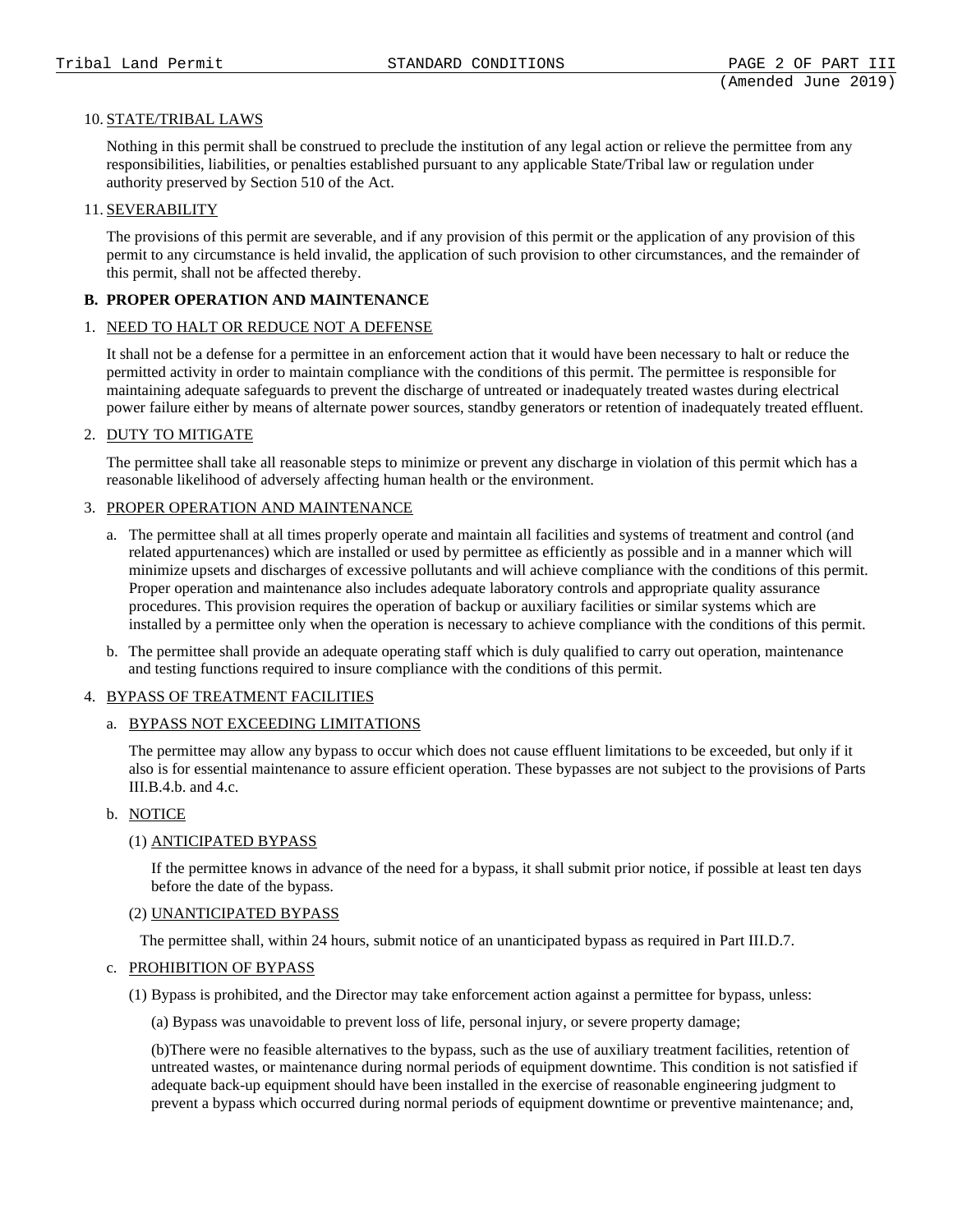- (c)The permittee submitted notices as required by Part III.B.4.b.
- (2) The Director may allow an anticipated bypass after considering its adverse effects, if the Director determines that it will meet the three conditions listed at Part III.B.4.c(1).

### 5. UPSET CONDITIONS

### a. EFFECT OF AN UPSET

An upset constitutes an affirmative defense to an action brought for noncompliance with such technology-based permit effluent limitations if the requirements of Part III.B.5.b. are met. No determination made during administrative review of claims that noncompliance was caused by upset, and before an action for noncompliance, is final administrative action subject to judicial review.

### b. CONDITIONS NECESSARY FOR A DEMONSTRATION OF UPSET

A permittee who wishes to establish the affirmative defense of upset shall demonstrate, through properly signed, contemporaneous operating logs, or other relevant evidence that:

- (1) An upset occurred and that the permittee can identify the cause(s) of the upset;
- (2) The permitted facility was at the time being properly operated;
- (3) The permittee submitted notice of the upset as required by Part III.D.7; and,
- (4) The permittee complied with any remedial measures required by Part III.B.2.

### c. BURDEN OF PROOF

In any enforcement proceeding, the permittee seeking to establish the occurrence of an upset has the burden of proof.

### 6. REMOVED SUBSTANCES

Unless otherwise authorized, solids, sewage sludges, filter backwash, or other pollutants removed in the course of treatment or wastewater control shall be disposed of in a manner such as to prevent any pollutant from such materials from entering navigable waters.

### 7. PERCENT REMOVAL (PUBLICLY OWNED TREATMENT WORKS)

For publicly owned treatment works, the 30-day average (or Monthly Average) percent removal for Biochemical Oxygen Demand and Total Suspended Solids shall not be less than 85 percent unless otherwise authorized by the permitting authority in accordance with 40 CFR 133.103.

# **C. MONITORING AND RECORDS**

# 1. INSPECTION AND ENTRY

The permittee shall allow the Director, or an authorized representative, upon the presentation of credentials and other documents as may be required by the law to:

- a. Enter upon the permittees premises where a regulated facility or activity is located or conducted, or where records must be kept under the conditions of this permit;
- b. Have access to and copy, at reasonable times, any records that must be kept under the conditions of this permit;
- c. Inspect at reasonable times any facilities, equipment (including monitoring and control equipment), practices or operations regulated or required under this permit; and
- d. Sample or monitor at reasonable times, for the purpose of assuring permit compliance or as otherwise authorized by the Act, any substances or parameters at any location.

# 2. REPRESENTATIVE SAMPLING

Samples and measurements taken for the purpose of monitoring shall be representative of the monitored activity.

# 3. RETENTION OF RECORDS

The permittee shall retain records of all monitoring information, including all calibration and maintenance records and all original strip chart recordings for continuous monitoring instrumentation, copies of all reports required by this permit, and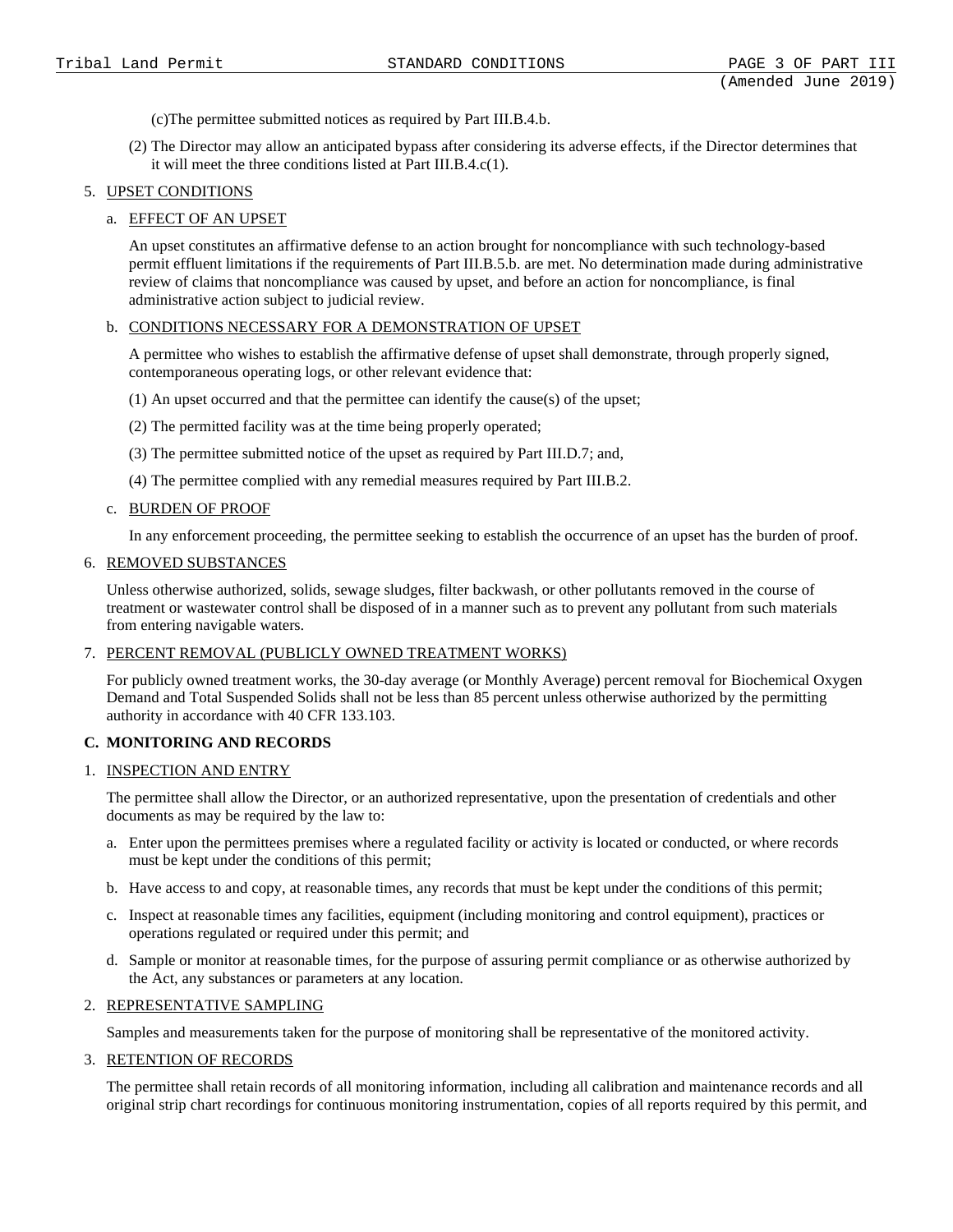records of all data used to complete the application for this permit, for a period of at least 3 years from the date of the sample, measurement, report, or application. This period may be extended by request of the Director at any time.

### 4. RECORD CONTENTS

Records of monitoring information shall include:

- a. The date, exact place, and time of sampling or measurements;
- b. The individual(s) who performed the sampling or measurements;
- c. The date(s) and time(s) analyses were performed;
- d. The individual(s) who performed the analyses;
- e. The analytical techniques or methods used; and
- f. The results of such analyses.

### 5. MONITORING PROCEDURES

- a. Monitoring must be conducted according to test procedures approved under 40 CFR Part 136, unless other test procedures have been specified in this permit or approved by the Regional Administrator.
- b. The permittee shall calibrate and perform maintenance procedures on all monitoring and analytical instruments at intervals frequent enough to insure accuracy of measurements and shall maintain appropriate records of such activities.
- c. An adequate analytical quality control program, including the analyses of sufficient standards, spikes, and duplicate samples to insure the accuracy of all required analytical results shall be maintained by the permittee or designated commercial laboratory.

### 6. FLOW MEASUREMENTS

Appropriate flow measurement devices and methods consistent with accepted scientific practices shall be selected and used to ensure the accuracy and reliability of measurements of the volume of monitored discharges. The devices shall be installed, calibrated, and maintained to insure that the accuracy of the measurements is consistent with the accepted capability of that type of device. Devices selected shall be capable of measuring flows with a maximum deviation of less than 10% from true discharge rates throughout the range of expected discharge volumes.

# **D. REPORTING REQUIREMENTS**

# 1. PLANNED CHANGES

### a. INDUSTRIAL PERMITS

The permittee shall give notice to the Director as soon as possible of any planned physical alterations or additions to the permitted facility. Notice is required only when:

- (1) The alteration or addition to a permitted facility may meet one of the criteria for determining whether a facility is a new source in 40 CFR Part 122.29(b); or,
- (2) The alteration or addition could significantly change the nature or increase the quantity of pollutants discharged. This notification applies to pollutants which are subject neither to effluent limitations in the permit, nor to notification requirements listed at Part III.D.10.a.

### b. MUNICIPAL PERMITS

Any change in the facility discharge (including the introduction of any new source or significant discharge or significant changes in the quantity or quality of existing discharges of pollutants) must be reported to the permitting authority. In no case are any new connections, increased flows, or significant changes in influent quality permitted that will cause violation of the effluent limitations specified herein.

### 2. ANTICIPATED NONCOMPLIANCE

The permittee shall give advance notice to the Director of any planned changes in the permitted facility or activity which may result in noncompliance with permit requirements.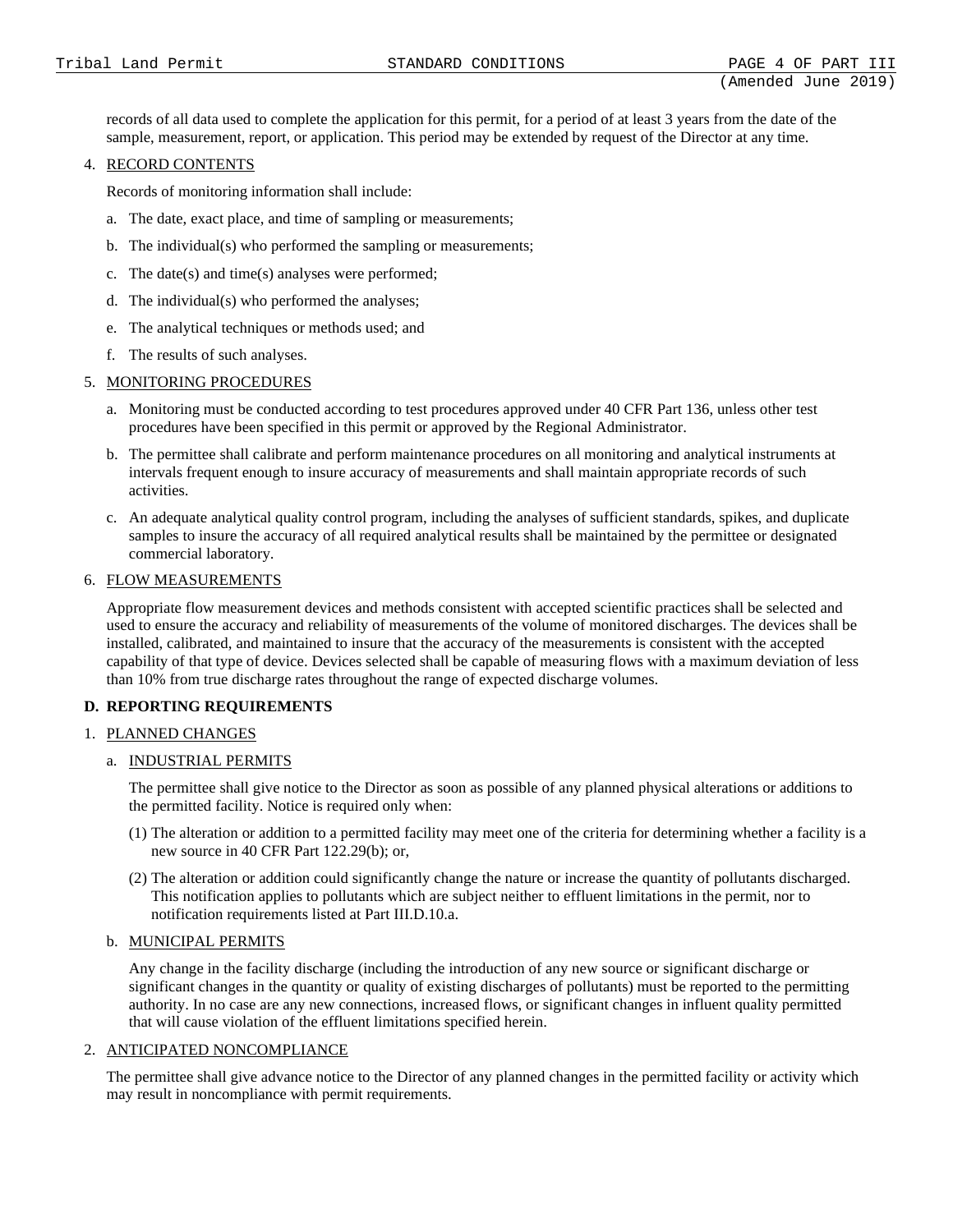# 3. TRANSFERS

This permit is not transferable to any person except after notice to the Director. The Director may require modification or revocation and reissuance of the permit to change the name of the permittee and incorporate such other requirements as may be necessary under the Act.

# 4. DISCHARGE MONITORING REPORTS AND OTHER REPORTS

Discharge Monitoring Report (DMR) results shall be electronically reported to EPA per 40 CFR 127.16. To submit electronically, access the NetDMR website at https://netdmr.epa.gov. Until approved for Net DMR, the permittee shall request temporary or emergency waivers from electronic reporting. To obtain the waiver, please contact: U.S. EPA - Region 6, Water Enforcement Branch, New Mexico State Coordinator (6ECD-W), (214) 665-7179. If paper reporting is granted temporarily, the permittee shall submit the original DMR signed and certified as required by Part III.D.11 and all other reports required by Part III.D. to the EPA and copies to NMED as required. Duplicate copies of all other reports shall be submitted to NMED at the following address(es):

| $EPA$ :                                        | New Mexico:                       |
|------------------------------------------------|-----------------------------------|
| Enforcement & Compliance Assurance Division    | Program Manager                   |
| Water Enforcement Branch (6ECD-W)              | Surface Water Quality Bureau      |
| U.S. Environmental Protection Agency, Region 6 | New Mexico Environment Department |
| 1201 Elm Street, Suite 500                     | P.O. Box 5469                     |
| Dallas, Texas 75270                            | 1190 Saint Francis Drive          |
|                                                | Santa Fe, NM 87502-5469           |

In addition, the owner/operator will be required to submit paper copies of the DMR's, or if the owner/operator is approved by EPA to use NetDMR, paper DMR equivalent data and all other reports to the Tribal government(s) listed at the following address(es):

Pueblo of Sandia Pueblo of Sandia Environmental Department Water Quality Manager 481 Sandia Loop Bernalillo, NM 87004

# 5. ADDITIONAL MONITORING BY THE PERMITTEE

If the permittee monitors any pollutant more frequently than required by this permit, using test procedures approved under 40 CFR Part 136 or as specified in this permit, the results of this monitoring shall be included in the calculation and reporting of the data submitted in the Discharge Monitoring Report (DMR). Such increased monitoring frequency shall also be indicated on the DMR.

# 6. AVERAGING OF MEASUREMENTS

Calculations for all limitations which require averaging of measurements shall utilize an arithmetic mean unless otherwise specified by the Director in the permit.

### 7. TWENTY-FOUR HOUR REPORTING

- a. The permittee shall report any noncompliance which may endanger health or the environment. Notification shall be made to the EPA at the following e-mail address: R6\_NPDES\_Reporting@epa.gov, as soon as possible, but within 24 hours from the time the permittee becomes aware of the circumstance. Oral notification shall also be to the Pueblo of Sandia at (505) 867-4533 (within 8 hours of the noncompliance violation), New Mexico Environment Department at (505) 827-0187 as soon as possible, but within 24 hours from the time the permittee becomes aware of the circumstance. A written submission shall be provided within 5 days of the time the permittee becomes aware of the circumstances. The report shall contain the following information:
	- (1) A description of the noncompliance and its cause;
	- (2) The period of noncompliance including exact dates and times, and if the noncompliance has not been corrected, the anticipated time it is expected to continue; and,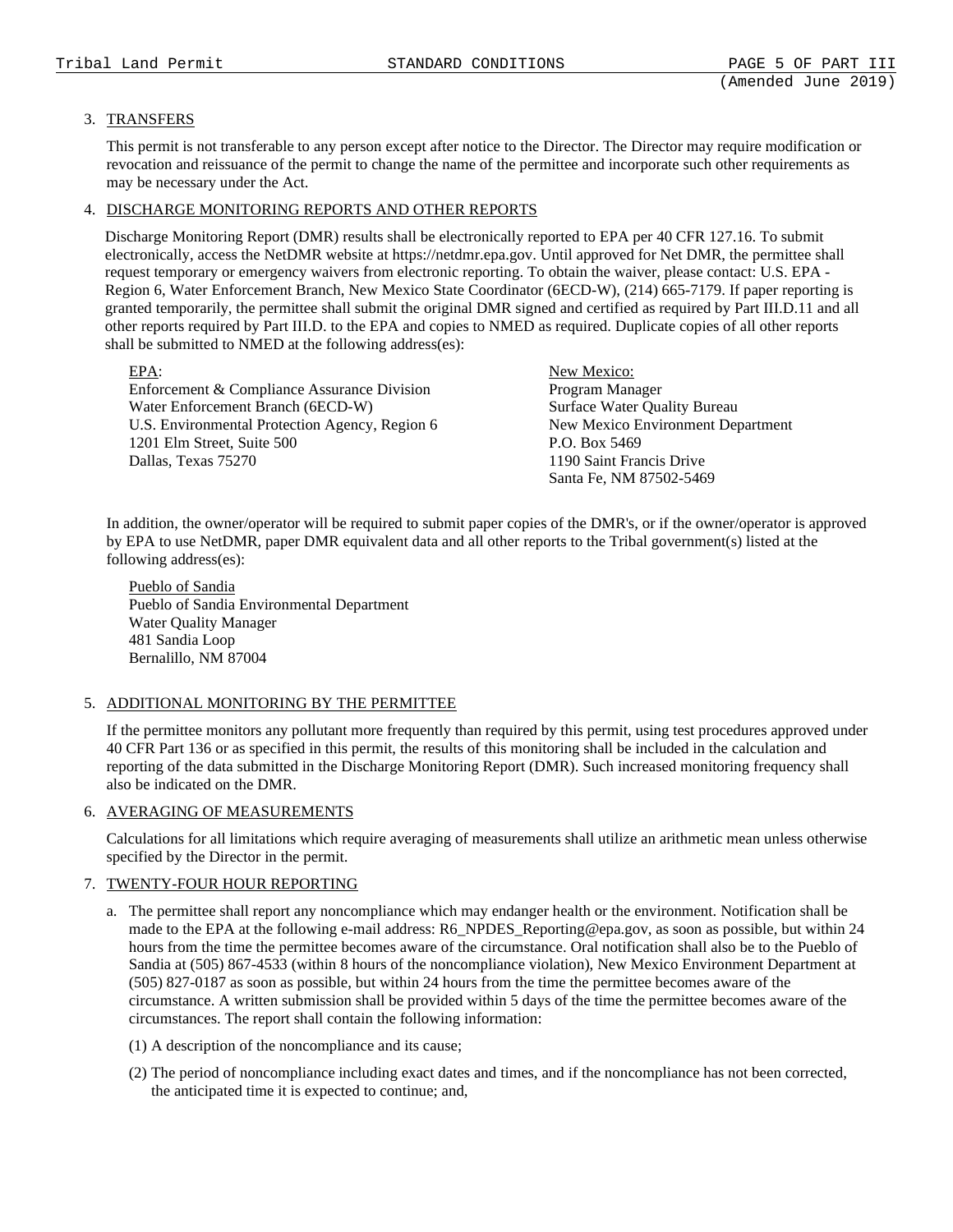- (3) Steps being taken to reduce, eliminate, and prevent recurrence of the noncomplying discharge.
- b. The following shall be included as information which must be reported within 24 hours:
	- (1) Any unanticipated bypass which exceeds any effluent limitation in the permit;
	- (2) Any upset which exceeds any effluent limitation in the permit; and,
	- (3) Violation of a maximum daily discharge limitation for any of the pollutants listed by the Director in Part II of the permit to be reported within 24 hours.
- c. The Director may waive the written report on a case-by-case basis if the oral report has been received within 24 hours.

### 8. OTHER NONCOMPLIANCE

The permittee shall report all instances of noncompliance not reported under Parts III.D.4 and D.7 and Part I.B (for industrial permits only) at the time monitoring reports are submitted. The reports shall contain the information listed at Part III.D.7.

#### 9. OTHER INFORMATION

Where the permittee becomes aware that it failed to submit any relevant facts in a permit application, or submitted incorrect information in a permit application or in any report to the Director, it shall promptly submit such facts or information.

#### 10. CHANGES IN DISCHARGES OF TOXIC SUBSTANCES

All existing manufacturing, commercial, mining, and silvacultural permittees shall notify the Director as soon as it knows or has reason to believe:

- a. That any activity has occurred or will occur which would result in the discharge, on a routine or frequent basis, of any toxic pollutant listed at 40 CFR Part 122, Appendix D, Tables II and III (excluding Total Phenols) which is not limited in the permit, if that discharge will exceed the highest of the following "notification levels":
	- (1) One hundred micrograms per liter  $(100 \mu g/L)$ ;
	- (2) Two hundred micrograms per liter (200  $\mu$ g/L) for acrolein and acrylonitrile; five hundred micrograms per liter (500 μg/L) for 2,4-dinitro-phenol and for 2-methyl-4,6-dinitrophenol; and one milligram per liter (1 mg/L) for antimony;
	- (3) Five (5) times the maximum concentration value reported for that pollutant in the permit application; or
	- (4) The level established by the Director.
- b. That any activity has occurred or will occur which would result in any discharge, on a nonroutine or infrequent basis, of a toxic pollutant which is not limited in the permit, if that discharge will exceed the highest of the following "notification levels":
	- (1) Five hundred micrograms per liter (500  $\mu$ g/L);
	- (2) One milligram per liter (1 mg/L) for antimony;
	- (3) Ten (10) times the maximum concentration value reported for that pollutant in the permit application; or
	- (4) The level established by the Director.

### 11. SIGNATORY REQUIREMENTS

All applications, reports, or information submitted to the Director shall be signed and certified.

- a. ALL PERMIT APPLICATIONS shall be signed as follows:
	- (1) FOR A CORPORATION by a responsible corporate officer. For the purpose of this section, a responsible corporate officer means:
		- (a) A president, secretary, treasurer, or vice-president of the corporation in charge of a principal business function, or any other person who performs similar policy or decision making functions for the corporation; or,
		- (b) The manager of one or more manufacturing, production, or operating facilities, provided, the manager is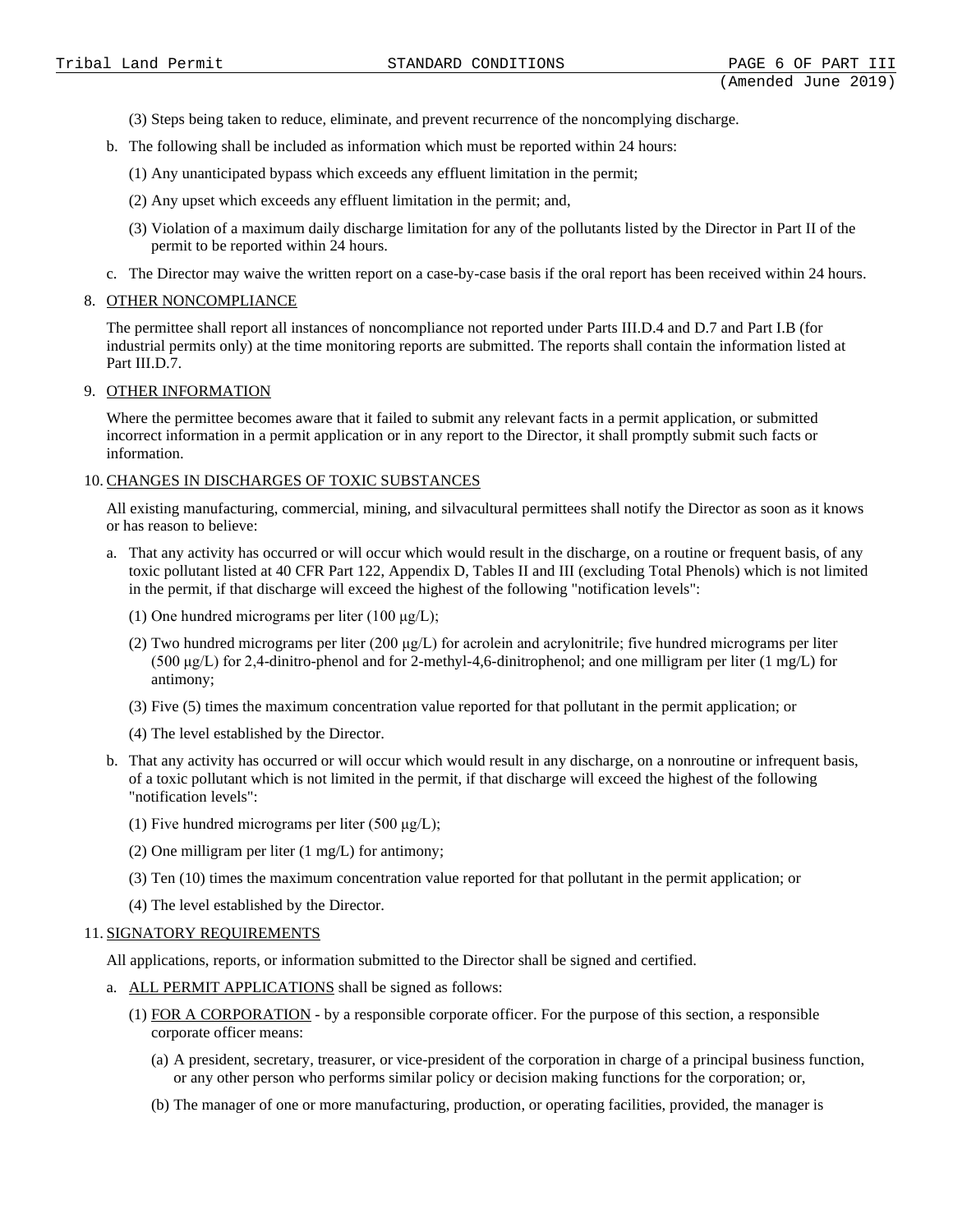authorized to make management decisions which govern the operation of the regulated facility including having the explicit or implicit duty of making major capital investment recommendations, and initiating and directing other comprehensive measures to assure long term environmental compliance with environmental laws and regulations; the manager can ensure that the necessary systems are established or actions taken to gather complete and accurate information for permit application requirements; and where authority to sign documents has been assigned or delegated to the manager in accordance with corporate procedures.

- (2) FOR A PARTNERSHIP OR SOLE PROPRIETORSHIP by a general partner or the proprietor, respectively.
- (3) FOR A MUNICIPALITY, STATE/TRIBAL, FEDERAL, OR OTHER PUBLIC AGENCY by either a principal executive officer or ranking elected official. For purposes of this section, a principal executive officer of a Federal agency includes:
	- (a) The chief executive officer of the agency, or
	- (b) A senior executive officer having responsibility for the overall operations of a principal geographic unit of the agency.
- b. ALL REPORTS required by the permit and other information requested by the Director shall be signed by a person described above or by a duly authorized representative of that person. A person is a duly authorized representative only if:
	- (1) The authorization is made in writing by a person described above;
	- (2) The authorization specifies either an individual or a position having responsibility for the overall operation of the regulated facility or activity, such as the position of plant manager, operator of a well or a well field, superintendent, or position of equivalent responsibility, or an individual or position having overall responsibility for environmental matters for the company. A duly authorized representative may thus be either a named individual or an individual occupying a named position; and,
	- (3) The written authorization is submitted to the Director.
- c. CERTIFICATION

Any person signing a document under this section shall make the following certification:

"I certify under penalty of law that this document and all attachments were prepared under my direction or supervision in accordance with a system designed to assure that qualified personnel properly gathered and evaluated the information submitted. Based on my inquiry of the person or persons who manage the system, or those persons directly responsible for gathering the information, the information submitted is, to the best of my knowledge and belief, true, accurate, and complete. I have no personal knowledge that the information submitted is other than true, accurate, and complete. I am aware that there are significant penalties for submitting false information, including the possibility of fine and imprisonment for knowing violations."

### 12. AVAILABILITY OF REPORTS

Except for applications, effluent data, permits, and other data specified in 40 CFR 122.7, any information submitted pursuant to this permit may be claimed as confidential by the submitter. If no claim is made at the time of submission, information may be made available to the public without further notice.

# **E. PENALTIES FOR VIOLATIONS OF PERMIT CONDITIONS**

# 1. CRIMINAL

# a. NEGLIGENT VIOLATIONS

The Act provides that any person who negligently violates permit conditions implementing Section 301, 302, 306, 307, 308, 318, or 405 of the Act is subject to a fine of not less than \$2,500 nor more than \$25,000 per day of violation, or by imprisonment for not more than 1 year, or both.

### b. KNOWING VIOLATIONS

The Act provides that any person who knowingly violates permit conditions implementing Sections 301, 302, 306, 307, 308, 318, or 405 of the Act is subject to a fine of not less than \$5,000 nor more than \$50,000 per day of violation, or by imprisonment for not more than 3 years, or both.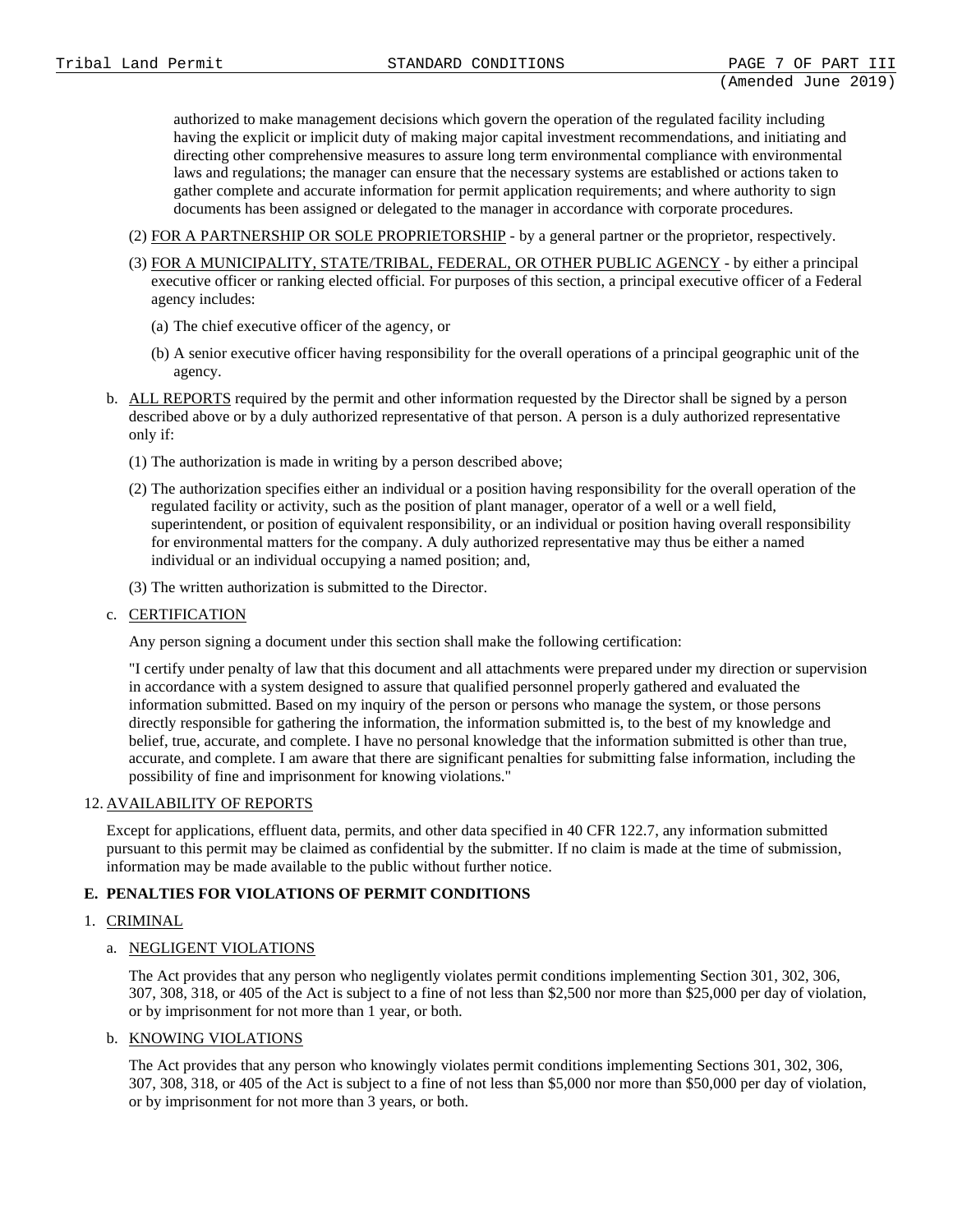### c. KNOWING ENDANGERMENT

The Act provides that any person who knowingly violates permit conditions implementing Sections 301, 302, 303, 306, 307, 308, 318, or 405 of the Act and who knows at that time that he is placing another person in imminent danger of death or serious bodily injury is subject to a fine of not more than \$250,000, or by imprisonment for not more than 15 years, or both.

# d. FALSE STATEMENTS

The Act provides that any person who knowingly makes any false material statement, representation, or certification in any application, record, report, plan, or other document filed or required to be maintained under the Act or who knowingly falsifies, tampers with, or renders inaccurate, any monitoring device or method required to be maintained under the Act, shall upon conviction, be punished by a fine of not more than \$10,000, or by imprisonment for not more than 2 years, or by both. If a conviction of a person is for a violation committed after a first conviction of such person under this paragraph, punishment shall be by a fine of not more than \$20,000 per day of violation, or by imprisonment of not more than 4 years, or by both. (See Section 309.c.4 of the Clean Water Act)

### 2. CIVIL PENALTIES

The Act provides that any person who violates a permit condition implementing Sections 301, 302, 306, 307, 308, 318, or 405 of the Act is subject to a civil penalty not to exceed \$27,500 per day for each violation.

### 3. ADMINISTRATIVE PENALTIES

The Act provides that any person who violates a permit condition implementing Sections 301, 302, 306, 307, 308, 318, or 405 of the Act is subject to an administrative penalty, as follows:

### a. CLASS I PENALTY

Not to exceed \$11,000 per violation nor shall the maximum amount exceed \$27,500.

### b. CLASS II PENALTY

Not to exceed \$11,000 per day for each day during which the violation continues nor shall the maximum amount exceed \$137,500.

### **F. DEFINITIONS**

All definitions contained in Section 502 of the Act shall apply to this permit and are incorporated herein by reference. Unless otherwise specified in this permit, additional definitions of words or phrases used in this permit are as follows:

- 1. ACT means the Clean Water Act (33 U.S.C. 1251 et. seq.), as amended.
- 2. ADMINISTRATOR means the Administrator of the U.S. Environmental Protection Agency.
- 3. APPLICABLE EFFLUENT STANDARDS AND LIMITATIONS means all State/Tribal and Federal effluent standards and limitations to which a discharge is subject under the Act, including, but not limited to, effluent limitations, standards or performance, toxic effluent standards and prohibitions, and pretreatment standards.
- 4. APPLICABLE WATER QUALITY STANDARDS means all water quality standards to which a discharge is subject under the Act.
- 5. BYPASS means the intentional diversion of waste streams from any portion of a treatment facility.
- 6. DAILY DISCHARGE means the discharge of a pollutant measured during a calendar day or any 24-hour period that reasonably represents the calendar day for purposes of sampling. For pollutants with limitations expressed in terms of mass, the "daily discharge" is calculated as the total mass of the pollutant discharged over the sampling day. For pollutants with limitations expressed in other units of measurement, the "daily discharge" is calculated as the average measurement of the pollutant over the sampling day. "Daily discharge" determination of concentration made using a composite sample shall be the concentration of the composite sample. When grab samples are used, the "daily discharge" determination of concentration shall be arithmetic average (weighted by flow value) of all samples collected during that sampling day.
- 7. DAILY MAXIMUM discharge limitation means the highest allowable "daily discharge" during the calendar month.
- 8. DIRECTOR means the U.S. Environmental Protection Agency Regional Administrator or an authorized representative.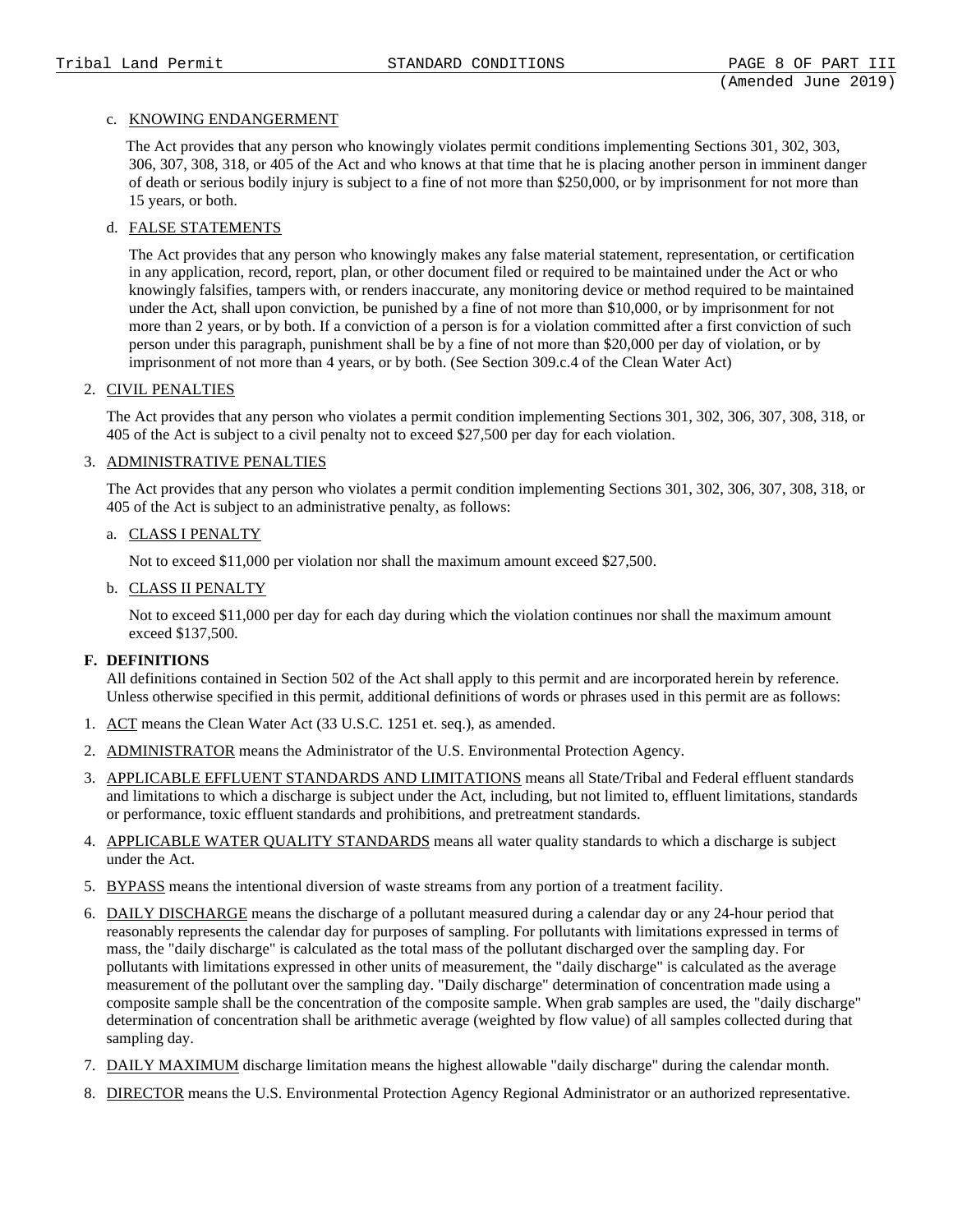- 9. ENVIRONMENTAL PROTECTION AGENCY means the U.S. Environmental Protection Agency.
- 10. GRAB SAMPLE means an individual sample collected in less than 15 minutes.
- 11. INDUSTRIAL USER means a nondomestic discharger, as identified in 40 CFR 403, introducing pollutants to a publicly owned treatment works.
- 12. MONTHLY AVERAGE (also known as DAILY AVERAGE) discharge limitations means the highest allowable average of "daily discharge(s)" over a calendar month, calculated as the sum of all "daily discharge(s)" measured during a calendar month divided by the number of "daily discharge(s)" measured during that month. When the permit establishes daily average concentration effluent limitations or conditions, the daily average concentration means the arithmetic average (weighted by flow) of all "daily discharge(s)" of concentration determined during the calendar month where  $C =$ daily concentration,  $F =$  daily flow, and  $n =$  number of daily samples; daily average discharge =

 $C_1F_1 + C_2F_2 + ... + C_nF_n$ 

 $F_1 + F_2 + ... + F_n$ 

- 13. NATIONAL POLLUTANT DISCHARGE ELIMINATION SYSTEM means the national program for issuing, modifying, revoking and reissuing, terminating, monitoring and enforcing permits, and imposing and enforcing pretreatment requirements, under Sections 307, 318, 402, and 405 of the Act.
- 14. SEVERE PROPERTY DAMAGE means substantial physical damage to property, damage to the treatment facilities which causes them to become inoperable, or substantial and permanent loss of natural resources which can reasonably be expected to occur in the absence of a bypass. Severe property damage does not mean economic loss caused by delays in production.
- 15. SEWAGE SLUDGE means the solids, residues, and precipitates separated from or created in sewage by the unit processes of a publicly owned treatment works. Sewage as used in this definition means any wastes, including wastes from humans, households, commercial establishments, industries, and storm water runoff that are discharged to or otherwise enter a publicly owned treatment works.
- 16. TREATMENT WORKS means any devices and systems used in the storage, treatment, recycling and reclamation of municipal sewage and industrial wastes of a liquid nature to implement Section 201 of the Act, or necessary to recycle or reuse water at the most economical cost over the estimated life of the works, including intercepting sewers, sewage collection systems, pumping, power and other equipment, and their appurtenances, extension, improvement, remodeling, additions, and alterations thereof.
- 17. UPSET means an exceptional incident in which there is unintentional and temporary noncompliance with technologybased permit effluent limitations because of factors beyond the reasonable control of the permittee. An upset does not include noncompliance to the extent caused by operational error, improperly designed treatment facilities, inadequate treatment facilities, lack of preventive maintenance, or careless or improper operation.
- 18. FOR FECAL COLIFORM BACTERIA and/or E. COLI BACTERIA, a sample consists of one effluent grab portion collected during a 24-hour period at peak loads.
- 19. The term "MGD" shall mean million gallons per day.
- 20. The term "mg/L" shall mean milligrams per liter or parts per million (ppm).
- 21. The term " $\mu$ g/L" shall mean micrograms per liter or parts per billion (ppb).
- 22. MUNICIPAL TERMS
	- a. 7-DAY AVERAGE or WEEKLY AVERAGE, other than for fecal coliform bacteria, is the arithmetic mean of the daily values for all effluent samples collected during a calendar week, calculated as the sum of all daily discharges measured during a calendar week divided by the number of daily discharges measured during that week. The 7-day average for fecal coliform bacteria is the geometric mean of the values for all effluent samples collected during a calendar week.
	- b. 30-DAY AVERAGE or MONTHLY AVERAGE, other than for fecal coliform bacteria, is the arithmetic mean of the daily values for all effluent samples collected during a calendar month, calculated as the sum of all daily discharges measured during a calendar month divided by the number of daily discharges measured during that month. The 30-day average for fecal coliform bacteria is the geometric mean of the values for all effluent samples collected during a